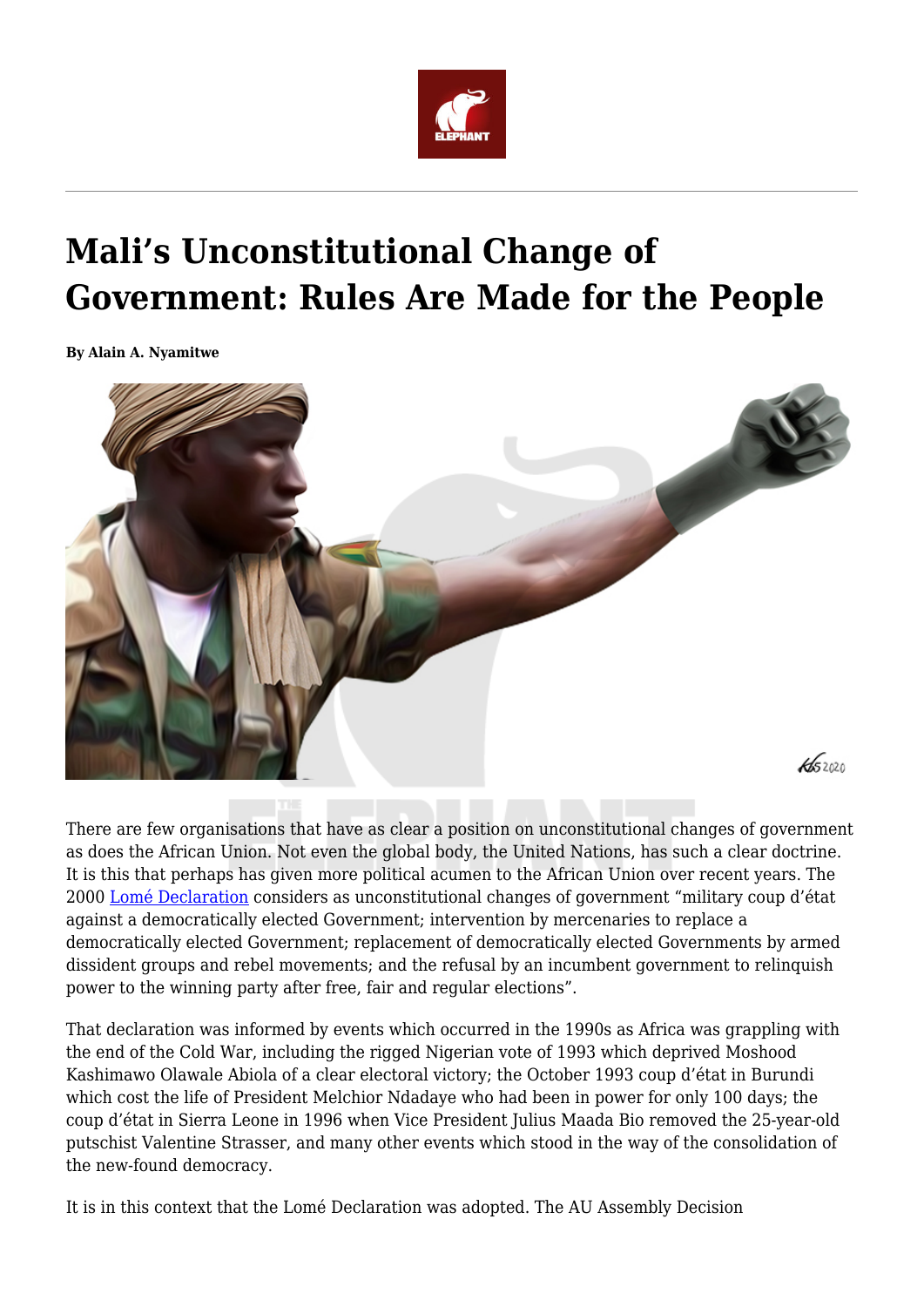(Assembly/AU/Dec.269) of 2010 and the Lomé Declaration form the legal basis for the African Union's pronouncement on Mali. At the outset, I need to clearly state that I am fundamentally opposed to coups d'état. Power should be changed only through the ballot box. That being said, I also believe that election is not a blank cheque on which leaders can write whatever they like. Elected leaders ought to lead responsibly, in keeping both with the terms under which they are elected and the accepted good governance practices. The [African Charter on Democracy, Elections](https://au.int/en/treaties/african-charter-democracy-elections-and-governance) [and Governance,](https://au.int/en/treaties/african-charter-democracy-elections-and-governance) sets the continental line which African countries need to toe for lasting stability.

In return for their trust, citizens expect good governance, human rights, accountability and the rule of law. In that perspective therefore, leaders whose tenure in power is characterised by killings, plunder of resources, vote rigging… run the risk of facing popular uprisings and coups to remove them from power.

In spite of the existence of a strong continental doctrine on unconstitutional changes of power, Africa has experienced some "interesting" situations over the last 10 years. These include in Niger where President Mamadou Tanja was deposed on 18 February 2010 after dismissing parliament and changing the constitution; in Burkina Faso where General Gilbert Diendéré overthrew a month-old transitional government in September 2015, and more recently in Zimbabwe where the army took over in a soft coup that ended the 37 years of Robert Mugabe's rule in November 2017.

Africa's recent history shows that coups are carried out by two categories of people: those who want an easy grab of power without going through the electoral process, generally protecting personal or (ethnic) group interests; and those who, legitimately, take advantage of a volatile situation which, if not addressed, affects the entire society, the economy and indeed undermines the people's future. It is possible that Mali's recent coup was motivated by the latter—taking advantage of existing legitimate grievances to change the course of the country.

Since former President Ahmadou Toumani Toure—popularly known as ATT—left power in 2012, Mali's recent past has known many torments. Attacks by secessionist/terrorist groups in the north have led to thousands of deaths and Internally Displaced People (IDP), and the intervention of foreign troops. Indeed, at the invitation of Malian authorities, an intervention by French troops (codenamed Operation Serval) helped contain the secessionist attacks in the north. Later renamed Barkhane, the operation was joined by a multilateral force, the United Nations Multidimensional Integrated Stabilisation Mission in Mali (MINUSMA). In one of the most direct consequences of the international intervention and the subsequent collapse of Libya, citizens in the north (in places such as Gao and Kidal) left their homes as rebels advanced.

The situation in Mali has degraded significantly since the March-April 2020 controversial parliamentary elections. Despite several diplomatic efforts by the Economic Community of West African States (ECOWAS), including the latter's Special Envoy's last trip to Bamako, the situation on the ground did not let up, with the political environment worsening by the day. The ongoing war against terrorists in the northern and central regions has only contributed to further complicating the situation. The coup in Mali did not therefore come as a surprise to many; the signs had been there for many months, with thousands of people from all walks of life taking to the streets.

As expected, the African Union, ECOWAS, the United Nations Security Council and the European Union have all condemned the August 19 "colonels coup". As to whether President Ibrahim Boubacar Keita (IBK) is capable of governing the country in the current context, recent events have proven that his time is gone. Considering the months of political chaos that preceded the coup, what guarantee is there that there will not be a repeat of such events in the foreseeable future? President IBK had a chance to form a government of national unity months ago but this remained a mere intention. The manoeuvers by the constitutional court around the disputed March 2020 electoral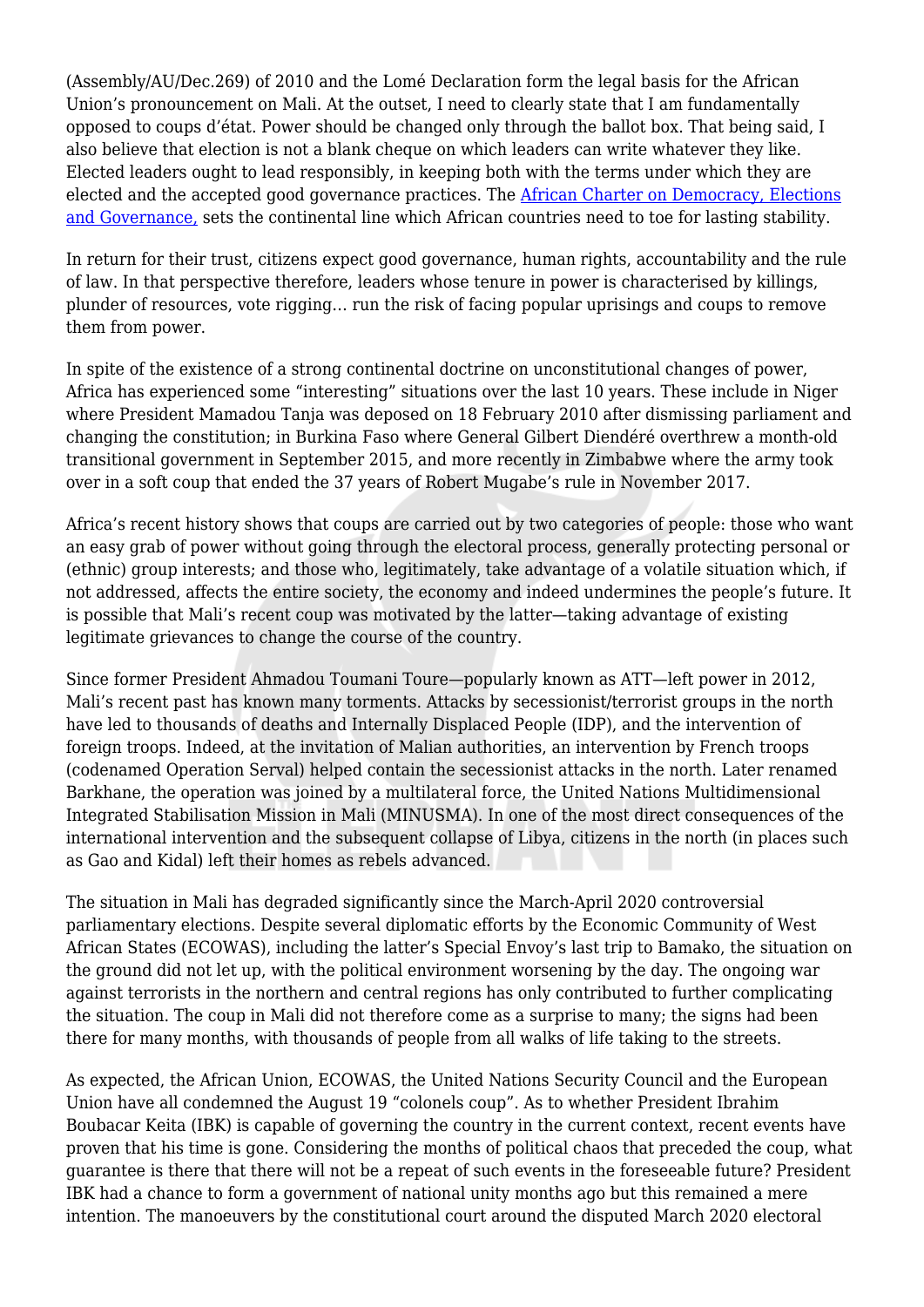process only contributed to the increase in the numbers of demonstrators who defied the outbreak of COVID-19 to seek the departure of the President.

The ECOWAS Extraordinary Summit ruled on 20 August that IBK be reinstated as President. From a purely legal perspective, the Summit did not have many options considering the high-level diplomatic process the regional organisation had already put in motion over the previous weeks of political unrest. The ECOWAS decision, in its form and substance, cannot be implemented inside Mali. The ruling military controls all the levers of power and is perceived by the Malian people (and more and more by some international actors) as the *de facto* leading body.

The ECOWAS decision is reminiscent of Burkina Faso in 2015. However, the two countries are very different and the level of acceptability of the change is different. The 2015 coup in Burkina Faso was totally rejected by the people who, a year before, had put a dramatic end to Blaise Compaore's 27 years in power. On the other hand, the 2020 coup in Mali has been at best embraced by the people and at worst tolerated. How then is it possible to impose a leader on a people who have shown their interest in fundamental change and have embraced the coup?

The current situation in Mali is certainly another test for the African democratic experiment and a challenge to our regional bodies. It is a battle between the people of Mali (in their rights, derived from the [African Charter on Human and Peoples' Rights,](https://au.int/en/treaties/african-charter-human-and-peoples-rights) art.20, i.a) on the one hand, and the ECOWAS, on the other hand. When the people's freedoms, rights and aspirations are systematically violated, no organisation has the means to stop the wind of change which blows from every abode; this is not a call for violent uprisings but a statement of fact.

As stated earlier, the **ECOWAS** solution, in its current packaging as contained in its 20 August 2020 Declaration, will not succeed in having IBK reinstated and this is because of its failure to recognise the real situation on the ground.

There is also a legitimate concern that the tough stance taken by ECOWAS in Mali is meant to stave off any attempts of dissenting voices to take over the leadership in other West African countries where there is ongoing debate on the legitimacy of "third" terms which some leaders have been seeking. Ironically, some of the "third termers" were very critical of the late President Nkurunziza of Burundi in 2015, despite the peculiarity of the situation in Burundi.

As ECOWAS grapples with the situation in Mali, it needs to recognise that the doctrine of "unconstitutional changes of government" has been evolving. In the beginning, it only meant the return to power of deposed leaders. But it is not always easy for deposed presidents to effectively govern their countries in situations like the one currently prevailing in Mali. It is worth recalling that President Hosni Mubarak of Egypt was overthrown on 5 July 2013 following weeks of massive popular demonstrations that came to be known as the *Arab Spring*. The AU imposed sanctions on Egypt "until the restoration of constitutional order", with the Peace and Security Council of the African Union (AUPSC) adding that "the overthrow of a democratically elected President . . . falls under the definition of an unconstitutional change of Government".

A return to the *status quo ante* was not possible. Egyptian officials argued that what happened in Egypt was not a coup but a "popular revolution". After the Transitional Military Council took power following the fall of President Omar Al Bashir, and owing to the massive civil demonstrations, the AUPSC decided on 6 June 2019 to suspend Sudan from the AU until "the establishment of a civilian led government". It did not call for the return to power of Al Bashir. Instead, the AU and IGAD (through Ethiopian premier Abiy Ahmed) brokered an agreement that paved the way for a civilian transition.